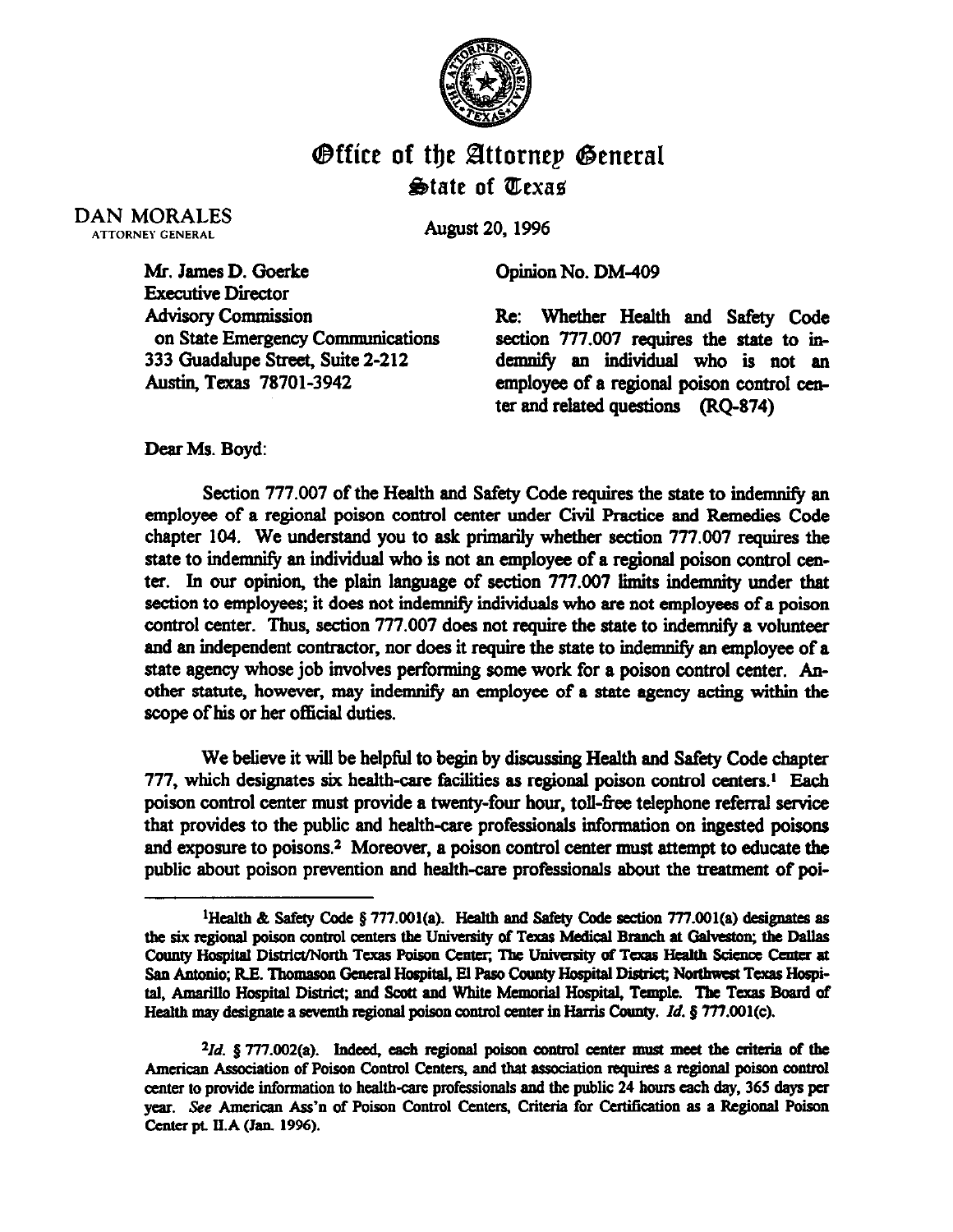son and overdose victims, provide toxocologic<sup>3</sup> assistance to state agencies, and be available to consult on medical toxicology.4 To carry out its functions, a poison control center is required to "use" physicians, pharmacists, nurses, other professionals, and support staff trained in various aspects of toxicology and poison control and prevention.<sup>5</sup>

Section 777.007, about which you specifically ask, requires the state to indemnity "a poison control center and an employee of a poison control center under" Civil Practice and Remedies Code chapter 104.<sup>6</sup> In your letter to this office, you have described various individuals and organixations that are involved with a poison control center: the Advisory Commission on State Emergency Communications and its personnel; the Texas Department of Health and its personnel; personnel of the General Services Commission; the members of the coordinating committee on poison control; health-care professionals who vohmteer their time to the poison control center; and specialty **consultants** who provide, as you state, "sophisticated toxicology or patient care information in their areas of expertise," e.g., herpetology, botany, and **forensic** toxicology.7 As we understand your question, you wish to know which, if any, of these persons section 777.007 requires the state to indemnity, to the extent they serve a poison control center.

Aside from volunteer health-care professionals and specialty consultants, the entities you list require some explanation. The first entity, the Advisory Commission on State Emergency Communications, is created by Health and Safety Code chapter 771. Twelve of its sixteen members are appointed by various public officials; the remaining four members sit on the advisory commission because of another public office they hold.<sup>8</sup> With

*51d. p 777.004(a). To be certified by the American Association of* **Poison Control Centers as a**  regional poison center, a center must have at least one specialist in poison information in the center at all times, sufficient additional staff promptly to handle the center's incoming calls, and the medical director or qualified designee available, at least on-call by telephone, at all times. Criteria for Certification as a Regional Poison Center supra, pt. II.A.

<sup>6</sup>Because you do not ask about a poison control center's corporate liability, we consider only the **indemnity to which an employee is entitled.** 

<sup>7</sup>To be certified by the American Association of Poison Control Centers, a regional poison control center must maintain a list of specialty consultants who are available on an on-call basis. Criteria for Certification as a Regional Poison Center supra, pt. II.C.4. A specialty consultant must be qualified to provide sophisticated toxicology or patient-care information in the consultant's area of expertise. *Id.* pt. **ll.E.5. A specialty mnsoltaot should be available on-call, as needed.** *Id.* **Finally, the amas of expertise**  reflected by the center's list of consultants should mirror the types of poisonings encountered in the re*pion. Id.* 

**<sup>8</sup>Health & Safety Code § 771.031(a).** 

<sup>&</sup>lt;sup>3</sup>Toxicology is a science that deals with poisons and their effects. WEBSTER's NINTH NEW COLLEGIATE DICTIONARY 1248 (1990).

**<sup>&#</sup>x27;Health** *& safely code 5 777.003.*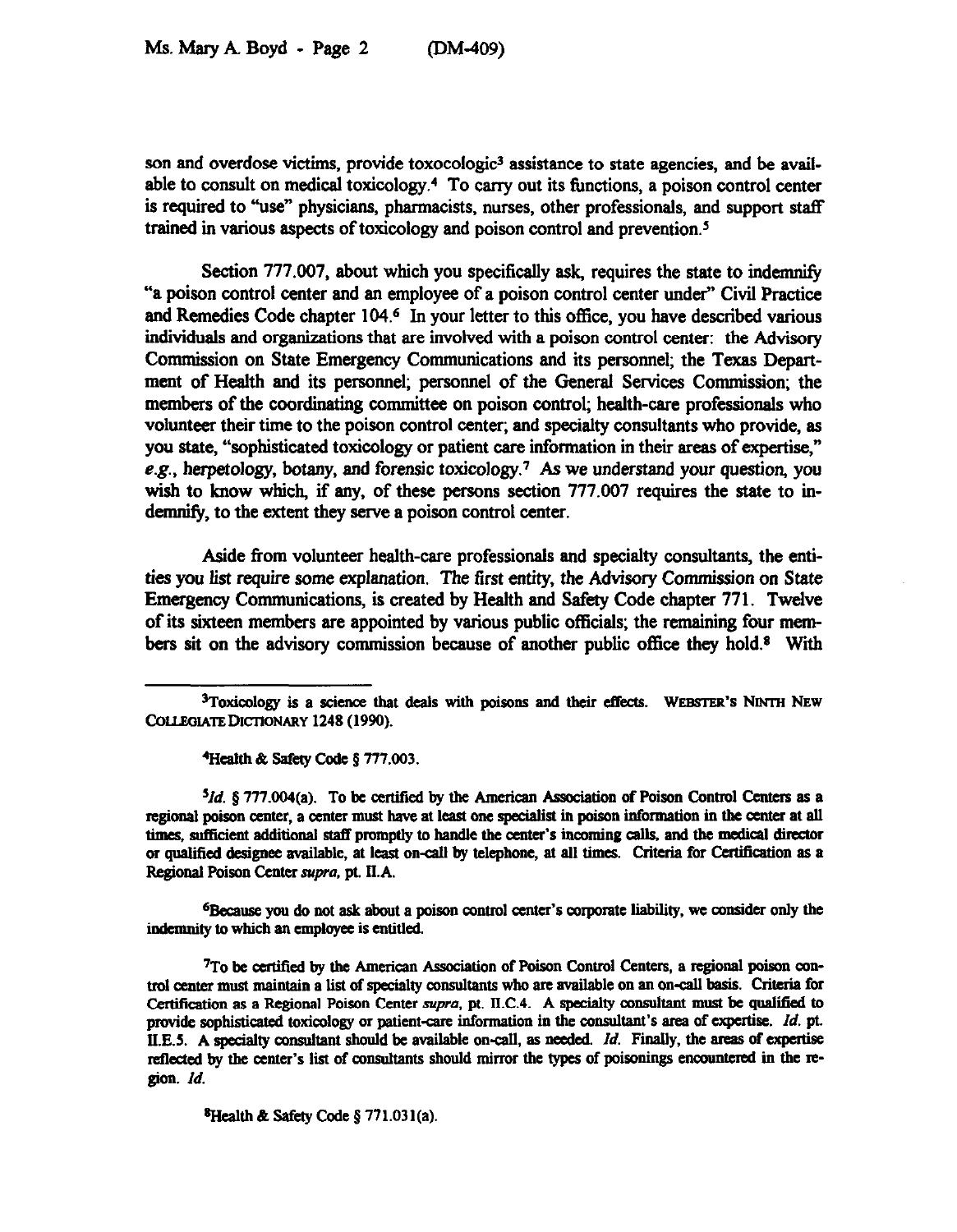reference to the poison control center network, the advisory commission is to administer the centers' telecommunications requirements. 9 The advisory commission funds poison control center services by collecting a surcharge on local exchange and intrastate longdistance telephone charges.<sup>10</sup>

The Texas Department of Health is established generally to protect and promote public health.<sup>11</sup> The department is governed by a six-member board, each member of which is appointed by the governor.<sup>12</sup> With respect to the regional poison control centers, the Department of Health shares rule-making authority with the Advisory Commission on State Emergency Communications;<sup>13</sup> it also shares with the advisory commission responsibility to award grants to fund the regional poison control centers.<sup>14</sup>

The General Services Commission, whose six members are gubernatorial appointments,<sup>15</sup> is generally responsible for procuring all of a state agency's goods and services.<sup>16</sup> Significant to your question, the General Services Commission must manage the operation of a telecommunications system for all state agencies.<sup>17</sup> The General Services Commission also must, to the extent possible, satisfy each state agency's telecommunications needs.<sup>18</sup> For purposes of the State Purchasing and General Services Act.<sup>19</sup> a "state agency" includes an agency in the executive branch of state government created by a state statute.<sup>20</sup> The Advisory Commission on State Emergency Communications, which administers the poison control centers' telecommunications needs, qualifies as a state agency under the State Purchasing and General Services Act.

*gId.* **p 771.051(a)(l).** 

*'Old.* **08 771.071(a), .072(a), (d), (e), ,075.** 

*"Id. 8* **11.002.** 

 $12Id$ . § 11.005(a). The board employs a commissioner to administer the department, but the *cOrnmiSSiOner is always subject to the bed's mpervision Id. \$8* **11.012(a), .013(a), @I.** 

*')Id. 0* **777.001(b).**  *"1d. 5 777.009.*  '%ov't *Chic* **\$2152.051.**  *9d.* **8 2155.061(a).**  <sup>17</sup>*Id.* § 2170.051(a). *'\*Id. 8* **2170.051(b).**  <sup>19</sup>Gov't Code tit. 10, subtit. D; see *id.* § 2151.001. *3"Id.* **8 2151.002(2)(A)~**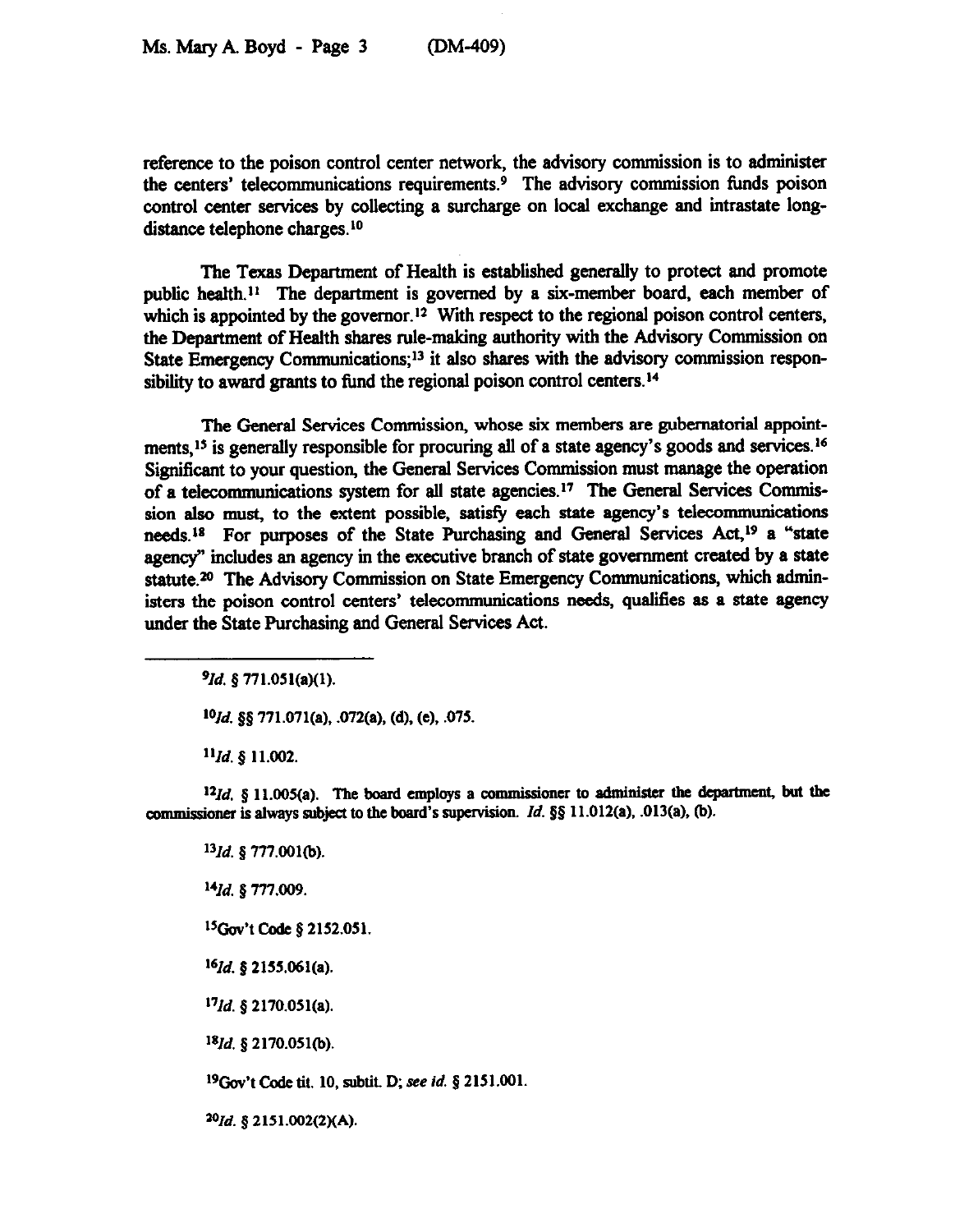The coordinating committee on poison control, the last entity you specifically mention, advises the Texas Board of Health and the Advisory Commission on State Emergency Communications.<sup>21</sup> Six of the committee's members are appointed by each of the health-care institutions that serve as regional poison control centers; the remaining nine members are appointed by other public health-care institutions and state agencies, including the Advisory Commission on State Emergency Communications and the Department of Health.

To resolve whether these entities, as well aa volunteers and specialty wnsultants, are entitled to indemnity under Health and Safety Code section 777.007, we must interpret the section. On its face, section 777.007 requires the state to indemnify only an employee of the center under Civil Practice and Remedies Code chapter 104. Consequently, anyone who is not employed by a poison control center is not entitled to indemnity under section 777.007.

Chapter 777 of the Health and Safety Code does not, however, define the term "employee." Incidentally, when the legislature enacted Health and Safety Code section 777.007 in 1993,<sup>22</sup> chapter 104 of the Civil Practice and Remedies Code also did not define the term.<sup>23</sup> We must, therefore, define the term in context and consistent with common usage.<sup>24</sup> In Attorney General Opinion JM-525 this office defined the term "employee" for purposes of Civil Practice and Remedies Code chapter 104 in light of the statute's purpose to indemnify an employee of the state.<sup>25</sup> Because chapter 104 generally renders the state liable for damages caused by an employee's conduct, the opinion exam-

**%ee Act of May 27, 1993, 73d Leg., RS., ch 670, sec. 1, § 777.007, 1993 Tex. Gen Laws 2495.2497.** 

**"Prior to 1995, Civil Practice and Remedies Code chapter 104 indemnified, among others, an employee or officer of a state agency.** See Civ. Prac. & Rem. Code § 104.001(1), *amended by* Act of May **9, 1995,74th Leg., RS., ch. 139.8 2, 1995 Tex. Sees. Law Serv. 982,982. The Seventy-fomtb Legisla**ture amended section 104.001 to indemnify the same people but *regardless of whether they performed their services for compensation. See Act of May 9, 1995, 74th Leg., R.S., ch. 139, § 2, 1995 Tex. Sess.* Law Serv. 982, 982. To the extent that the 1995 amendment defines the term "employee" to include a volunteer, we cannot import the definition into Health and Safety Code section 777.007; we may import a statutory definition only into a later-enacted statute. See Brookshire v. Houston Indep. Sch. Dist., 508 S.W.2d 675, 677-78 (Tex. Civ. App.--Houston [14th Dist.] 1974, no writ) (citing Brown v. Darden, 50 S.W.2d 261 (Tex. 1932)). Because the "definition" cannot be imported, for purposes of this opinion we diseom **Civil** Fvacticc and Remedies Code chapter **104 as though the 1995 amendment to section 104.001**  had not occurred. Of course, if an individual performing services for a regional poison control center is doing so as a volunteer for a state agency to which Civil Practices and Remedies Code chapter 104 applies, the individual is indemnified under chapter 104.

<sup>24</sup>See Attorney General Opinion JM-525 (1986) at 4 (citing Gov't Code § 311.011).

 $25%$ 

**<sup>21</sup>Hcalth & Safety Ccdc p 777.008(a).**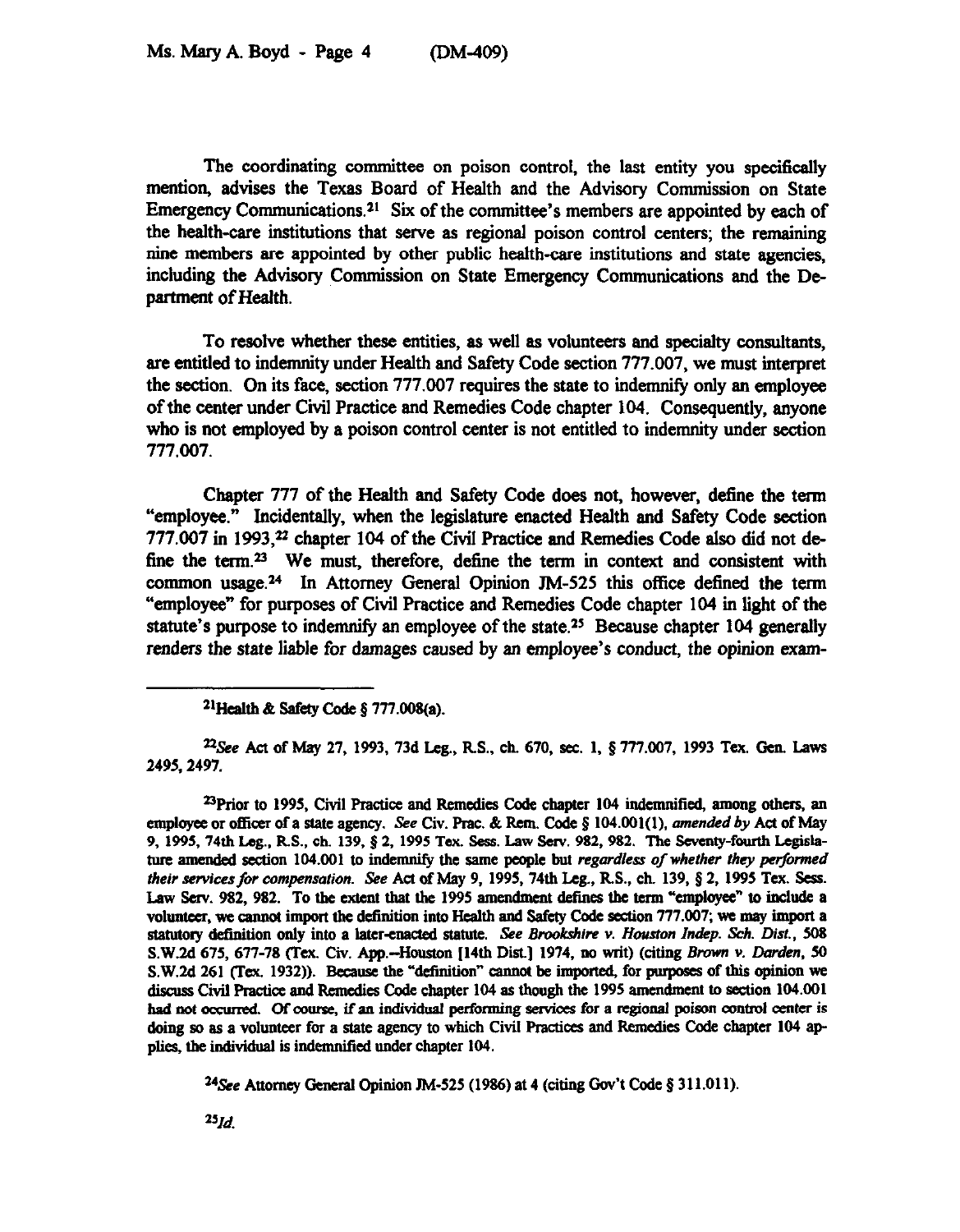ined analogous private-sector tort cases in which an employer's liability depends on the tortfeasor's being an employee, not an independent contractor.<sup>26</sup> In these cases, an individual's status as an employee depends upon whether the employer has the right to control the details of the work.<sup>27</sup> Whether the employer actually exercises the right is inconsequential.<sup>28</sup>

In our opinion, because the context of Health and Safety Code section 777.007 is similar to that of Civil Practice and Remedies Code chapter 104, we may define "employee" in the same way. The definition articulated by Attorney General Opinion Jh4-525 is designed to distinguish an employee from an independent contractor, however; it does not necessarily distinguish an employee from a volunteer. Nevertheless, a federal court in Maryland has noted that the nature of a volunteer's service is such that an "employer" has little control over the volunteer.<sup>29</sup> For instance, although an employer may instruct a volunteer as to the services the employer wishes the volunteer to perform, the employer has little control over the volunteer's hours of work, dress, absenteeism, or whether the volunteer satisfactorily completes the assigned tasks.<sup>30</sup>

Furthermore, we believe an express or implied contract for compensation is an additional characteristic of the employee-employer relationship that distinguishes an employee from a volunteer. Section 101.001 of the Civil Practice and Remedies Code defines "employee" for purposes of the Texas Tort Claims Act<sup>31</sup> as "a person . . . who is in the paid service of a governmental unit  $\ldots$ ."<sup>32</sup> A volunteer is not an employee for whose conduct a **governmental** unit may be liable under the Tort Claims Act.33 Because the pur-

*"Id.* 

<sup>27</sup>*Id.* (citing Newspapers Inc. v. Love, 380 S.W.2d 582, 591 (Tex. 1964)).

<sup>28</sup>*Id.* (citing Great Western Drilling Co. v. Simmons, 302 S.W.2d 400, 403 (Tex. 1957)).

*%ee* **Haavistola** *v. Cmnmunity Fin Co.,* **812 F. Supp. 1379, 1386 (D.C. Md.),** *mv'd on other*  **gram& 6 F.3d 211 (4th Cu. 1993).** 

**%ee** *id.* 

31Cii. **Fmc. &Rcm. Cde ch. 101; see** *id. 8* **101.002.** 

32In Attorney General Opinion DM-346 this office stated that commissioners of the Texas Workers' Compensation Commission are in the paid service of a governmental entity and therefore "employees" for purposes of Civil Practice and Remedies Code chapter 101 because they are "entitled to reimbursement for actual necessary expenses and actual lost wages due to attendance at commission meetings." Attorney General Opinion DM-346 (1995) at 1 n.1. Although a volunteer for a regional poison control center may receive reimbursement for his or her expenses, we find no statute entitling a volunteer to reimbursement. Cf. Gov't Code § 2109.004(b)(1) (authorizing governmental entity that pro**vidcs human services to reimburse volunteers for actual and necesaty expenses). In addition,** a volunteer is not compensated in any way for lost wages due to the volunteer work.

33 See *Harris County v. Dillard, 883 S.W.2d 166, 167 (Tex. 1994).*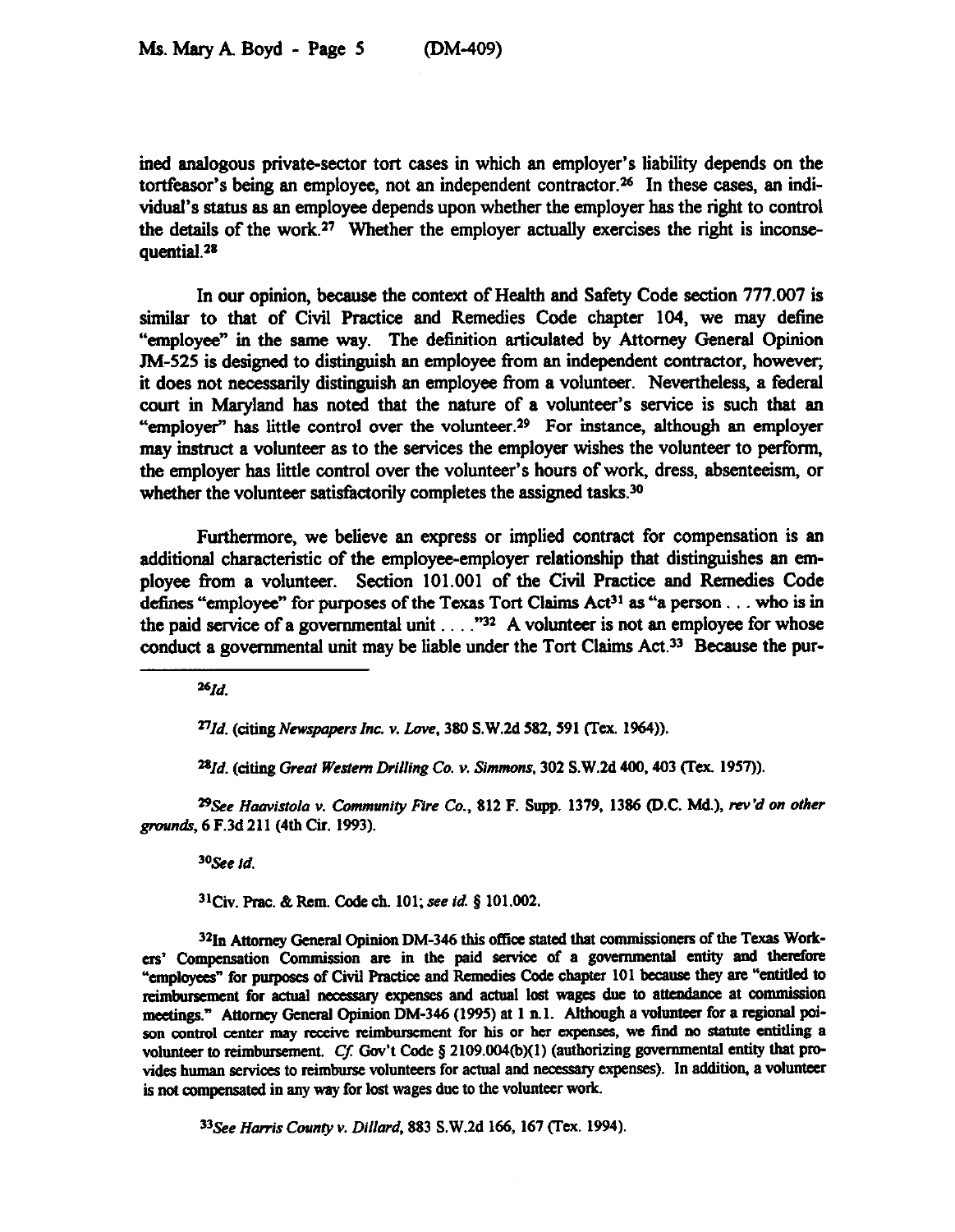poses of the Tort Claims Act and section 777.007 of the Health and Safety Code pertain to the state's liability in tort cases, we believe we must construe the term "employee" consistently in both statutes, especially since the legislature has not provided to the contrary.

In addition, for purposes of the Workers' Compensation Act, the Texas Court of Civil Appeals has held that an individual who performs a service of his or her own free will without any promise of remuneration is a volunteer, not an employee.<sup>34</sup> While the court based its conclusion on the detlnition of the term "employee" in the Workers' Compensation Act, we believe the court's definition comports with the common understanding of the term. For example, Black's Law Dictionary defines employee generally as "a person in the service of another under  $[a]$  contract of hire<sup>35</sup> ..., a person working for salary or wages."<sup>36</sup> A volunteer, by contrast, is an individual who serves with no promise of remuneration.<sup>37</sup>

We therefore conclude that, unless defined otherwise by statute, an individual's status as an employee is determined not only by whether the putative employer has a right to control the employee, but also by whether the putative employer has contracted, explicitly or implicitly, to compensate the employee for the employee's services. We note that Civil Practices and Remedies Code section 102.001( 1) explicitly detines "employee" for purposes of determining a local government's tort-claim liability to include a volunteer. We think, though, that this inclusion of volunteer is an exception to the general rule. Moreover, we believe the definition of employee in the Texas Tort Claims Act<sup>38</sup> more closely fits the legislature's intended usage of the term in Health and Safety Code section 777.007, given that both statutes involve the state's liability for its employees' conduct.

Consequently, in answer to your specific questions, Health and Safety Code section 777.007 requires the state to indemnify only those individuals with whom a poison control center contracts, explicitly or implicitly, **to compensate** and whose services the poison control center has a right to control. Both of these requirements must be met. An

*<sup>34</sup>See Texas Employers Ins. Au'n v. BurrelI, 564* **S.W.2d 133, 134 (Tcx. Civ. App.-Beamnont**  1978, writ ref'd n.r.e.) (citing *Nobles v. Texas Indem. Ins. Co.*, 24 S.W.2d 367, 369 (Tex. Comm'n App. **1930, judgm't adopted) and other cases).** 

*<sup>35</sup>Black's cites,* **for** *tbis dehitiou of* **"employa,"** *Rtverbend Country Club v. Patterson, 399*  S.W.2d 382, 383 (Tex. Civ. App.--Eastland 1965, writ ref'd n.r.e.). BLACK'S LAW DICTIONARY 471 (5th **cd. 1979).** 

<sup>&</sup>lt;sup>36</sup>Id. (footnote added); see also Graves v. Women's Professional Rodeo Ass'n, 907 F.2d 71, 73 **(8th Cu. 1990) (stating that essential prerequisite of employer+mployee relationship is that employer**  compensates employee).

**<sup>&</sup>quot;BLACK'S LAW DICTIONARY at 14 13.** 

**<sup>3\*&</sup>amp;e supra text accompanying notes 31-32.**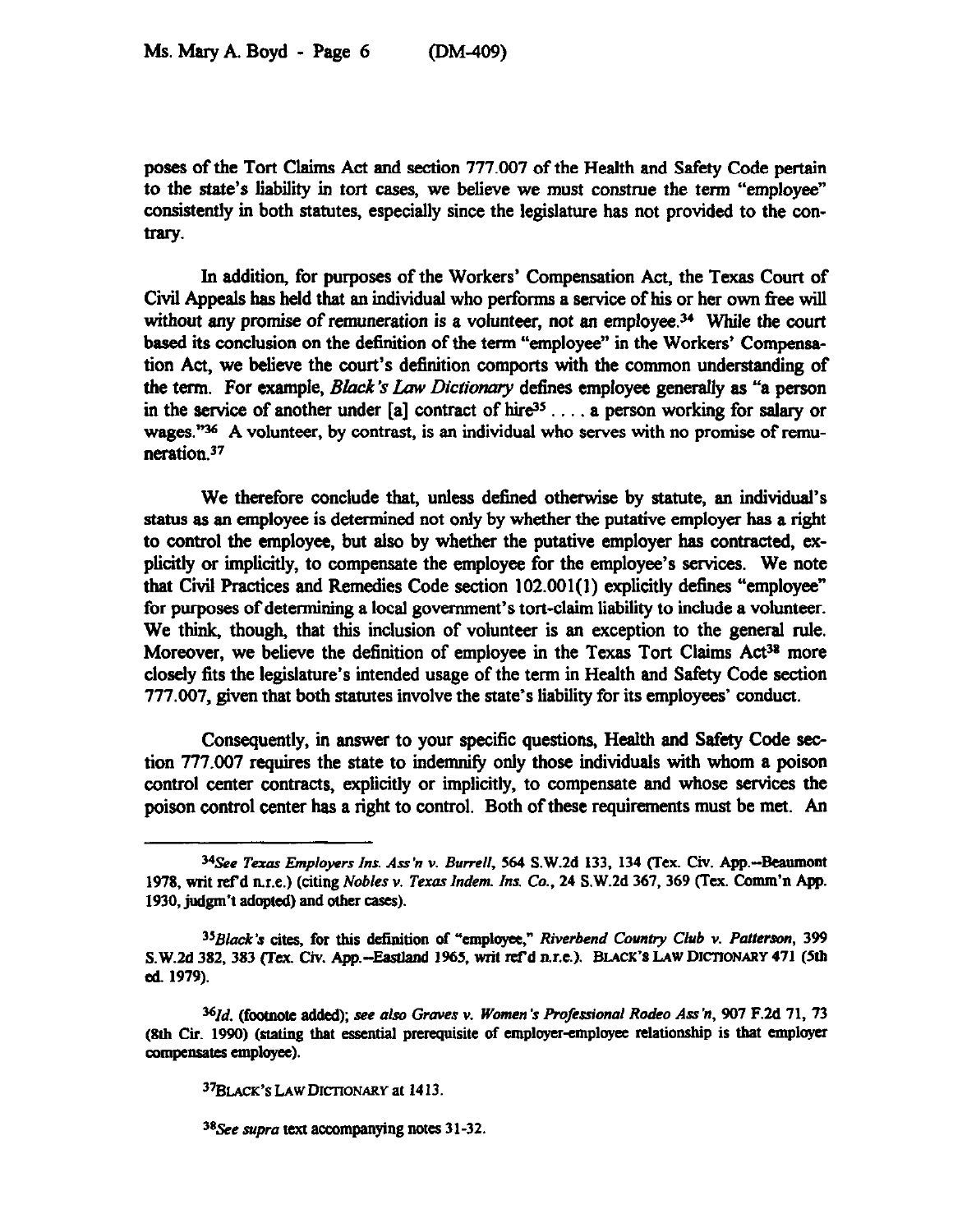individual employed by a state agency who, in accordance with statutory duties bestowed upon that agency, works with a regional poison control center is not an employee of the center, although the individual is an employee of the state agency. A volunteer who serves a regional poison control center is not an employee of the center because the volunteer has no expectation of remuneration for his or her services. Likewise, an individual who is contractually entitled to payment from a poison control center, but who is not subject to the center's right to control the details of the work, is an independent contractor, not an employee of the center.

Accordingly, section 777.007 does not require the state to indemnify many of the individuals you list. The state need not indemnity under that section individuals who serve a regional poison control center because they are employed by a state agency that has some responsibility with respect to the center. Thus, officers and employees of the Advisory Commission on State Emergency Communications, the Texas Department of Health, the General Services Commission, or the coordinating committee are not employees of a regional poison control center, and section 777.007 does not require the state to indemnify them.

Other statutes may provide these individuals with indemnity or exempt them from liability, however. Health and Safety Code section 771.053(b), for example, may exempt from liability members of the Advisory Commission on State Emergency Communications. Furthermore, chapter 104 of the Civil Practice and Remedies Code requires the state to indemnify an employee or officer of a state agency.<sup>39</sup> Although chapter 104 does not defme state agency, we believe the term includes entities created by statute, that have statewide jurisdiction, and the members of which are appointed by state officials.<sup>40</sup> Accordingly, we conclude that employees and officers of the Advisory Commission on State Emergency Communications (to the extent they are not exempt from liabiity), the Texas Department of Health, and the General Services Commission are within the indemnity Civil Practice and Remedies Code chapter 104 provides. Of course, chapter 104 requires the state to indemnify an employee or officer only if the damages are predicated on the employee's or officer's act **or omission performed in the course** and scope of the employment or office.<sup>41</sup> Additionally, chapter 104 requires the state to indemnify an employee or officer only if the damages arise out of a cause of action for negligence; the damages arise out of a cause of action for deprivation of a federal constitutional or statutory right, privilege or immunity; or the attorney general determines that the state's best interest warrants indemnifying the employee or officer. $42$ 

<sup>41</sup>Civ. Prac. & Rem. Code § 104.002(a).

**42Health & Safety Code § 777.007.** 

<sup>&</sup>lt;sup>39</sup>Civ. Prac. & Rem. Code § 104.001(1).

<sup>&</sup>lt;sup>40</sup>See Attorney General Opinion JM-1005 (1989) at 4 (citing Attorney General Opinion H-297 **(1974)) (defining "state** agency").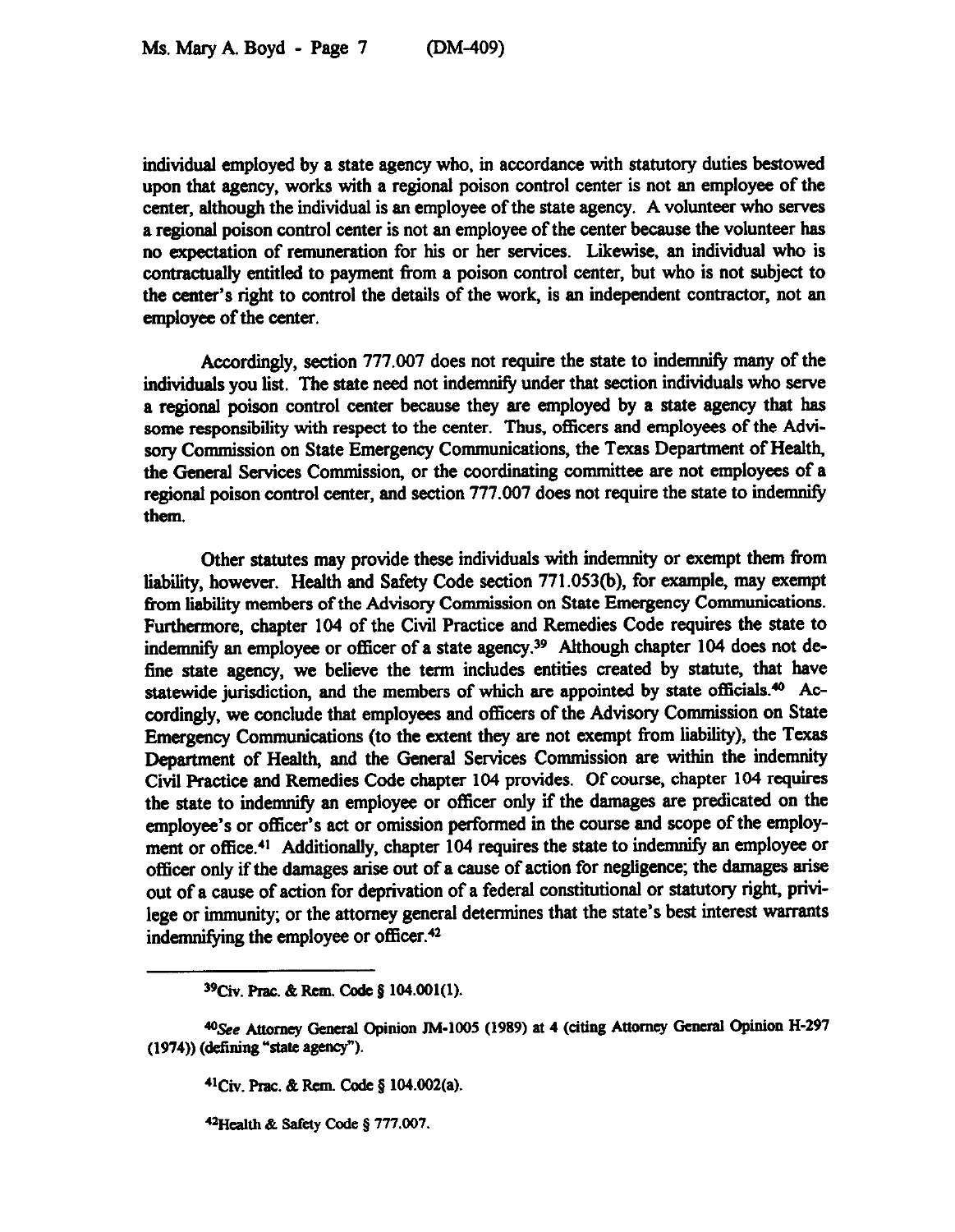Section 777.007 of the Health and Safety Code does not require the state to indemnify a volunteer of a regional poison control center.<sup>43</sup> We cannot determine whether section 777.007 requires the state to indemnify a specialty consultant because you do not indicate the circumstances of a specialty consultant's service to a regional poison control center. If the specialty consultant is an employee of a regional poison control center, he or she is entitled to indemnity under section 777.007. If, on the other hand, the specialty consultant is not a poison control center employee, he or she is not entitled to indemnification under section 777.007, although the consultant may be entitled to indemniftcation, under another statute, as an employee of another agency.

**<sup>&</sup>quot;Govcmmat Code chapter 2109 tquires a gwcnuncntal entity that provides for basic human mental or physical needs to use volunteers, if feasible. Gov't Code § 2109.002; see also** *id.* **§ 2109.001** (defining "governmental entity," "human services"). A governmental entity's volunteer program may, among other things, "establish an insurance program to protect volunteers in the performance of volunteer services." *Id.* § 2109.004(b)(2). You do not ask, and we do not, therefore, determine whether a regional poison control center is a governmental entity that provides human services, to which Government Code chapter 2109 is applicable. We also do not consider whether the insurance program chapter 2109 authorizes a governmental entity to establish includes liability insurance.